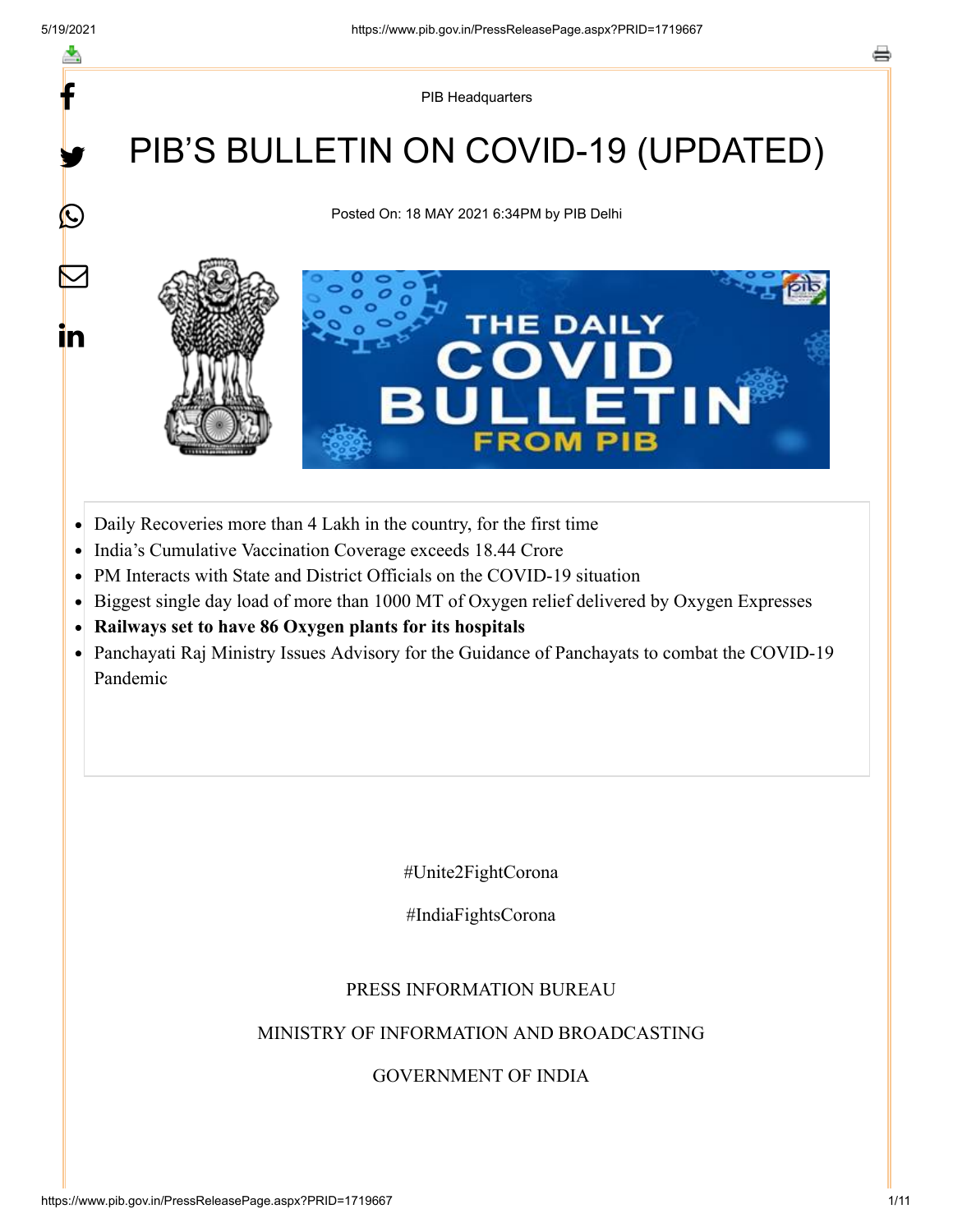f

y.

 $\bf \Omega$ 

 $\bm{\nabla}$ 

<u>in</u>

5/19/2021 https://www.pib.gov.in/PressReleasePage.aspx?PRID=1719667



\* A indicates increase in the number in the last 24 hrs

\* 'Recovered' and 'Active' bar plots (for states) are to scale; the 'Deaths' plot is NOT to scale

@COVIDNewsByMIB

#### **Daily Recoveries more than 4 Lakh in the country, for the first time**

- Less than 3 Lakh daily New Cases consecutively for two days
- Decline of 1,63,232 in Active Caseload in the last 24 hours
- India's Cumulative Vaccination Coverage exceeds 18.44 Crore
- More than 66 lakh beneficiaries of age group 18-44 Vaccinated, so far

#### **For Details: <https://pib.gov.in/PressReleasePage.aspx?PRID=1719558>**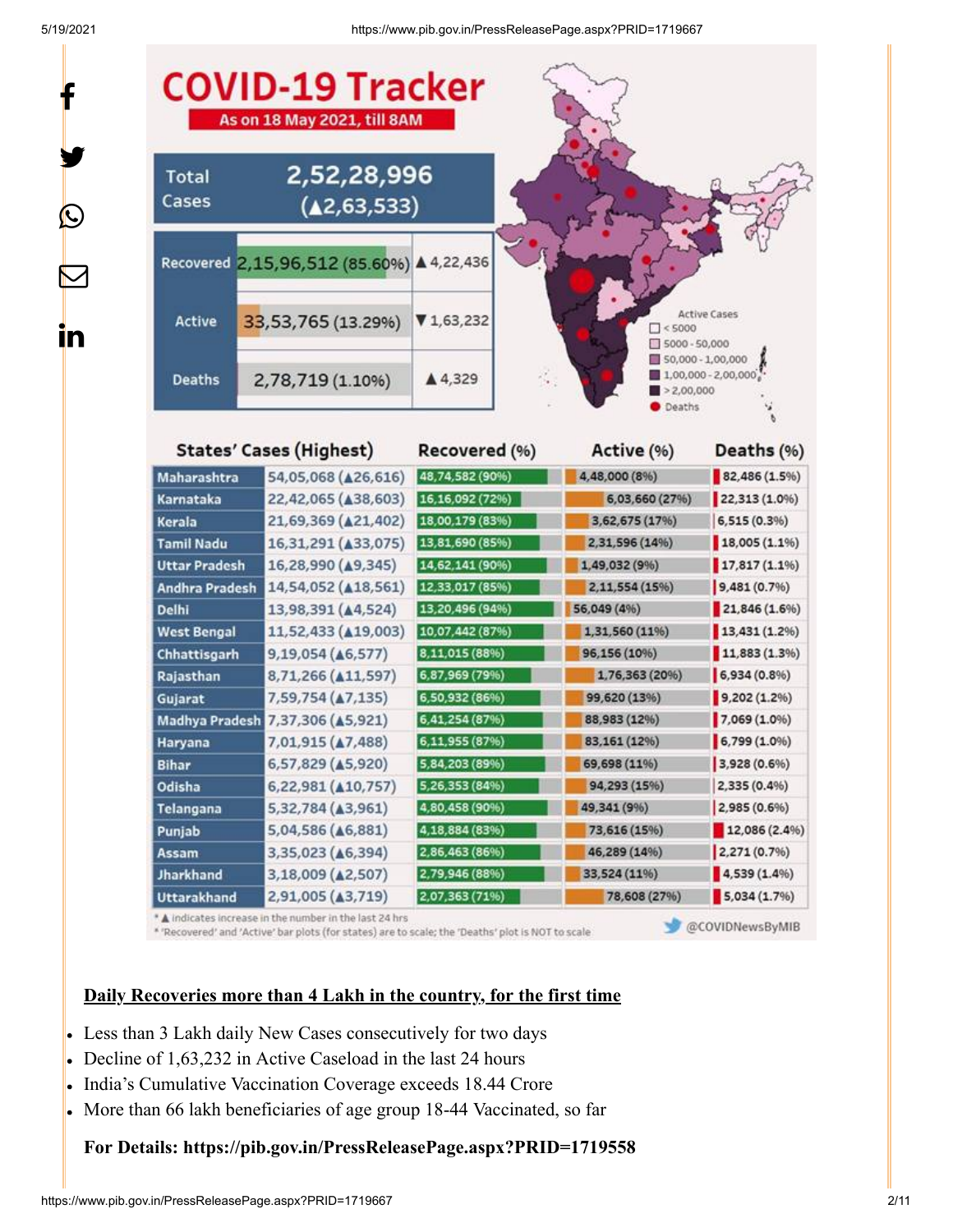<u>in</u>

#### **ID** Update on COVID Relief Aid; International aid to fight COVID continues to be quickly cleared, **apportioned, and sent to States and Union Territories**

Government of India has been receiving international cooperation of COVID-19 relief medical supplies and equipment since 27th April 2021 from different countries/organisations.

Cumulatively, 11325 Oxygen Concentrators; 15,801 Oxygen Cylinders; 19 Oxygen Generation Plants; 8,526 ventilators/Bi PAP; ~6.1 L Remdesivir vials delivered/ dispatched through road and air, from 27th April 2021 to 17th May 2021.

For details:<https://www.pib.gov.in/PressReleasePage.aspx?PRID=1719623>

#### **PM Interacts with State and District Officials on the COVID-19 situation; Urges officials to share best practices for it to be used in other parts of the country**

Prime Minister Shri Narendra Modi through video conference interacted with field officials from States and Districts regarding their experience in handling the Covid-19 pandemic.

During the interaction, the officials thanked the Prime Minister for leading the fight against the second wave of Covid from the front. The officials shared their experiences and apprised the Prime Minister about the innovative steps that were undertaken to manage the recent surge of cases. They also informed about the efforts being undertaken to augment the medical infrastructure and capacity building in rural areas. The Prime Minister asked the officials to compile the best practices and innovative steps so that these may be used in other districts of the country.

For details:<https://www.pib.gov.in/PressReleasePage.aspx?PRID=1719567>

#### **Steel plants regularly supplying over Four thousand MT of Liquid Medical Oxygen on daily basis the figure went up to 4435 MT yesterday**

Steel plants, across the country, belonging to the Public as well as the Private sectors, have been regularly supplying the life-saving Liquid Medical Oxygen (LMO) to the country.

Along with the Petroleum sector, they have been contributing major share of the LMO requirement of the country which stands at about 10 thousand MT/day. Steel plants have ramped up LMO supplies from 538 MT per day as on 1st April 2021 to over 4 thousand MT per day. On  $17<sup>th</sup>$  May, they supplied 4435 MT LMO, going up from 4314 MT on 16<sup>th</sup> May. This included 1485 MT from SAIL, 158MT from RINL, 1154MT from TATA, 238MT from AMNS, 1162MT from JSW, and rest from other steel plants.

For details:<https://www.pib.gov.in/PressReleasePage.aspx?PRID=1719616>

#### **Shri Mansukh Mandaviya reviews requirement and supply of Amphotericin B - ensures availability**

Minister of State for Chemicals and Fertilizers Shri Mansukh Mandaviya today reviewed the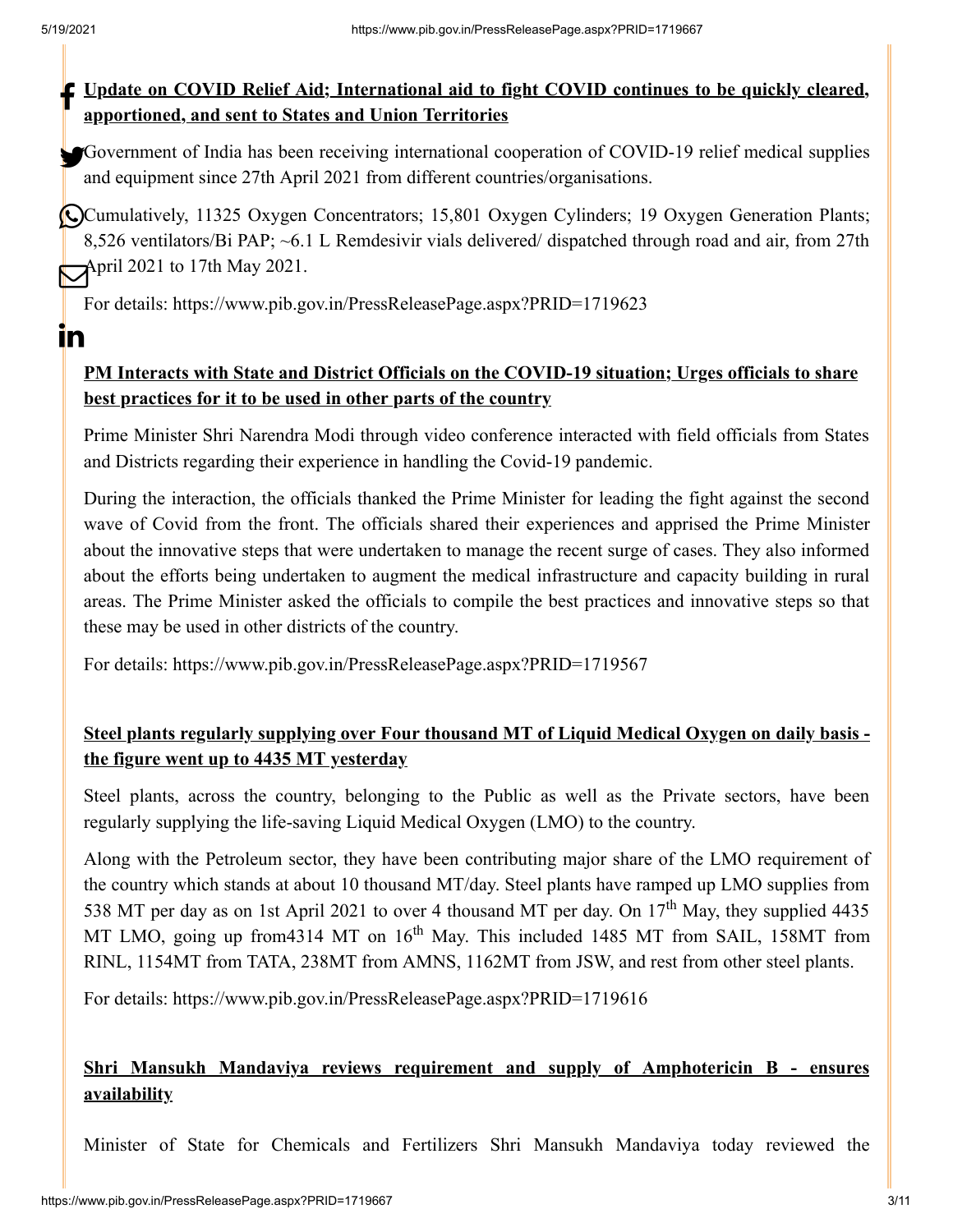M

requirement and supply position of Amphotericin-B which cures Mucormycosis. The Government has chalked out a strategy with manufacturers to ramp up domestic production as well as to import the drug from all over the world. f

The Minister has observed that the supply of Amphotericin-B has been increased many folds. But currently there is a sudden demand surge. He has assure that the Government is committed to making all possible and necessary efforts to make it available to needy patients. **R** 

For details:<https://www.pib.gov.in/PressReleasePage.aspx?PRID=1719576>

#### **Biggest single day load of more than 1000 MT of Oxygen relief delivered by Oxygen Expresses**

**In**Indian Railways is continuing its journey of bringing relief by delivering Liquid Medical Oxygen(LMO) to various states across the country. So far, Indian Railways has delivered more than 11030 MT of LMO in more than 675 tankers to various states across the country.Oxygen Expresses had been delivering nearly 800 MT of LMO to the Nation each day for last few days.

It may be noted that Oxygen Expresses started their deliveries 23 days back on 24th April in Maharashtra with a load of 126 MT.

For details:<https://www.pib.gov.in/PressReleasePage.aspx?PRID=1719590>

#### **Panchayati Raj Ministry Issues Advisory for the Guidance of Panchayats to combat the COVID-19 Pandemic**

The spread of COVID-19 pandemic in different parts of the country has recently assumed serious proportions. The vulnerabilities of the rural communities need to be especially addressed. Comparatively low level of awareness amongst the rural population coupled with inadequate support systems in villages may create a constraining situation in dealing with the pandemic in an effective manner. Hence, the Panchayats/Rural Local Bodies need to be properly sensitized and facilitated towards meeting the challenge and provide leadership as they did last year and received appreciation at the highest level for various measures.

Keeping the above factors in view, the Department of Expenditure, Ministry of Finance, has on the recommendation of the Ministry of Panchayati Raj (MoPR), released an amount of Rs.8,923.8 crore to 25 states for providing Grant to rural local bodies. The amount released is the first instalment of the Basic (Untied) Grants and may be utilized among other things for various prevention and mitigation measures needed to combat the Covid pandemic. The Ministry has also issued advisory for the guidance of Panchayats as regards the action for combating the COVID-19 pandemic.

For details:<https://www.pib.gov.in/PressReleasePage.aspx?PRID=1719631>

#### **Railways set to have 86 Oxygen plants for its hospitals**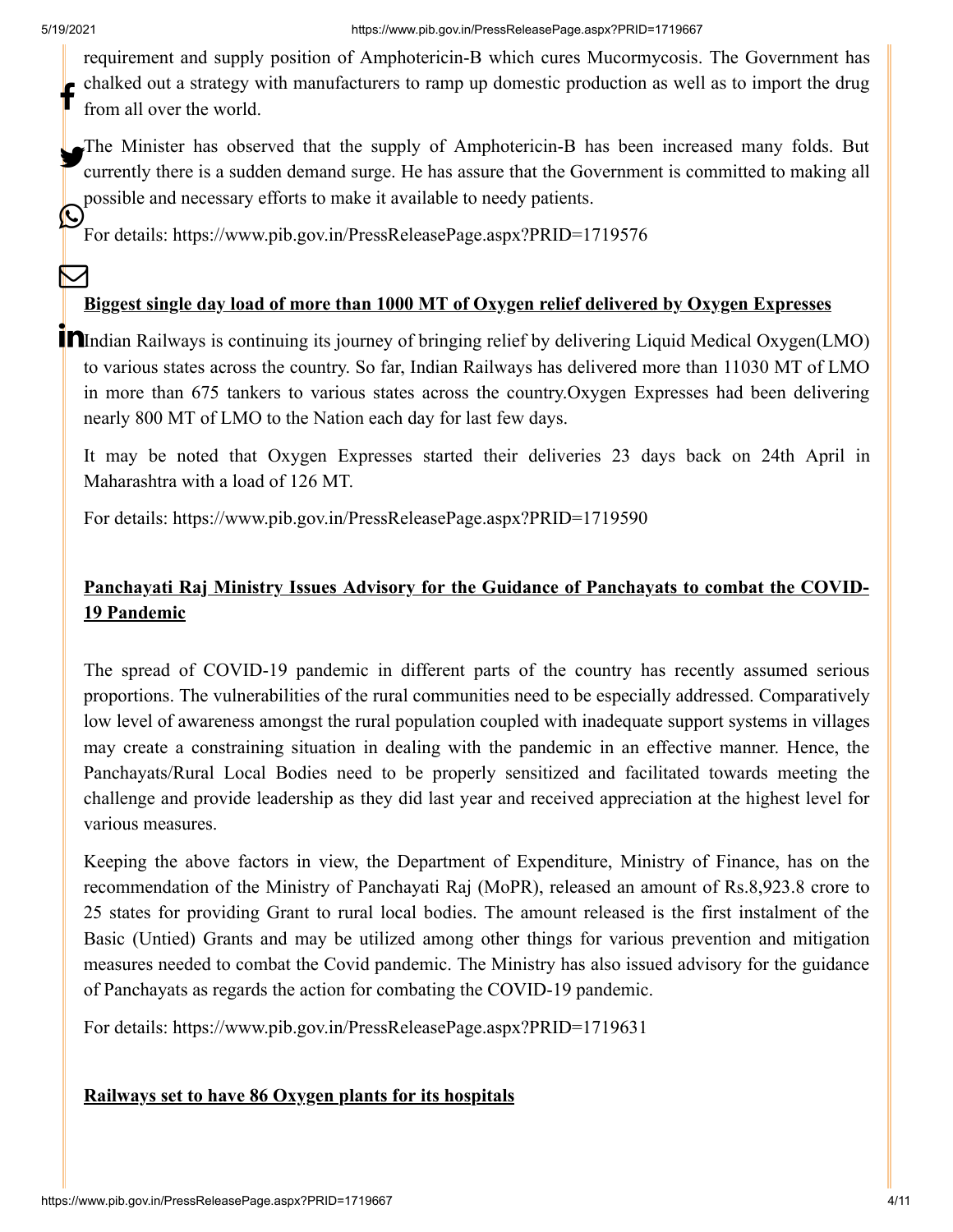4 Oxygen Plants are functional, 52 are sanctioned and 30 under various stages of processing. Massive Capacity Enhancement in 86 Railway Hospitals across India.The number of beds for Covid treatment have been increased from 2539 to 6972. Invasive ventilators have been added and their number has been increased from 62 to 296. General Managers have been delegated further powers, up to Rs 2 crores in **S**each case for sanctioning Oxygen Generation plants. f

For Details: <https://www.pib.gov.in/PressReleasePage.aspx?PRID=1719555> (L)

## **16 States/UTs lift 100% foodgrains for May, 2021under PMGKAY**

In view of pro-poor initiative announced by the Government of India to ameliorate the hardship faced by **The poor due to economic disruption caused by Corona virus, Pradhan Mantri Garib Kalyan Anna Yojana** (PMGKAY) has been announced by the Government of India.

Till 17th May, 2021, all 36 States/UTs have lifted 31.80 LMT of food grains from FCI depots. Lakshadweep has lifted full allocation for May & June 2021. 15 States/UTs i.e. Andhra Pradesh, Andaman & Nicobar Islands, Arunachal Pradesh, Goa, Chhattisgarh, Himachal Pradesh, Kerala, Ladakh, Meghalaya, Mizoram, Nagaland, Puducherry, Tamil Nadu, Telangana and Tripura, have lifted 100% May 2021 allocation.

For details:<https://www.pib.gov.in/PressReleasePage.aspx?PRID=1719607>

#### **IMPORTANT TWEETS**

## ELDERLINE

Call toll free 14567 to use. [pic.twitter.com/LDCoVyqqm5](https://t.co/LDCoVyqqm5)

— Ministry of SJ&E (@MSJEGOI) [May 18, 2021](https://twitter.com/MSJEGOI/status/1394566330037112837?ref_src=twsrc%5Etfw)

Congratulations to National Fertilisers Limited, Nangal Unit for providing 20 beds' facility of NFL Nangal Hospital to Distt Admin. Authorities for its use as [#COVIDCareCentre](https://twitter.com/hashtag/COVIDCareCentre?src=hash&ref_src=twsrc%5Etfw).

O2 supply will be made available to the individual beds. This will support our fight against [#COVID19.](https://twitter.com/hashtag/COVID19?src=hash&ref_src=twsrc%5Etfw) [pic.twitter.com/hXysQ79bEH](https://t.co/hXysQ79bEH)

— Sadananda Gowda (@DVSadanandGowda) [May 17, 2021](https://twitter.com/DVSadanandGowda/status/1394222185019953156?ref_src=twsrc%5Etfw)

#### **INPUTS FROM PIB FIELD UNITS**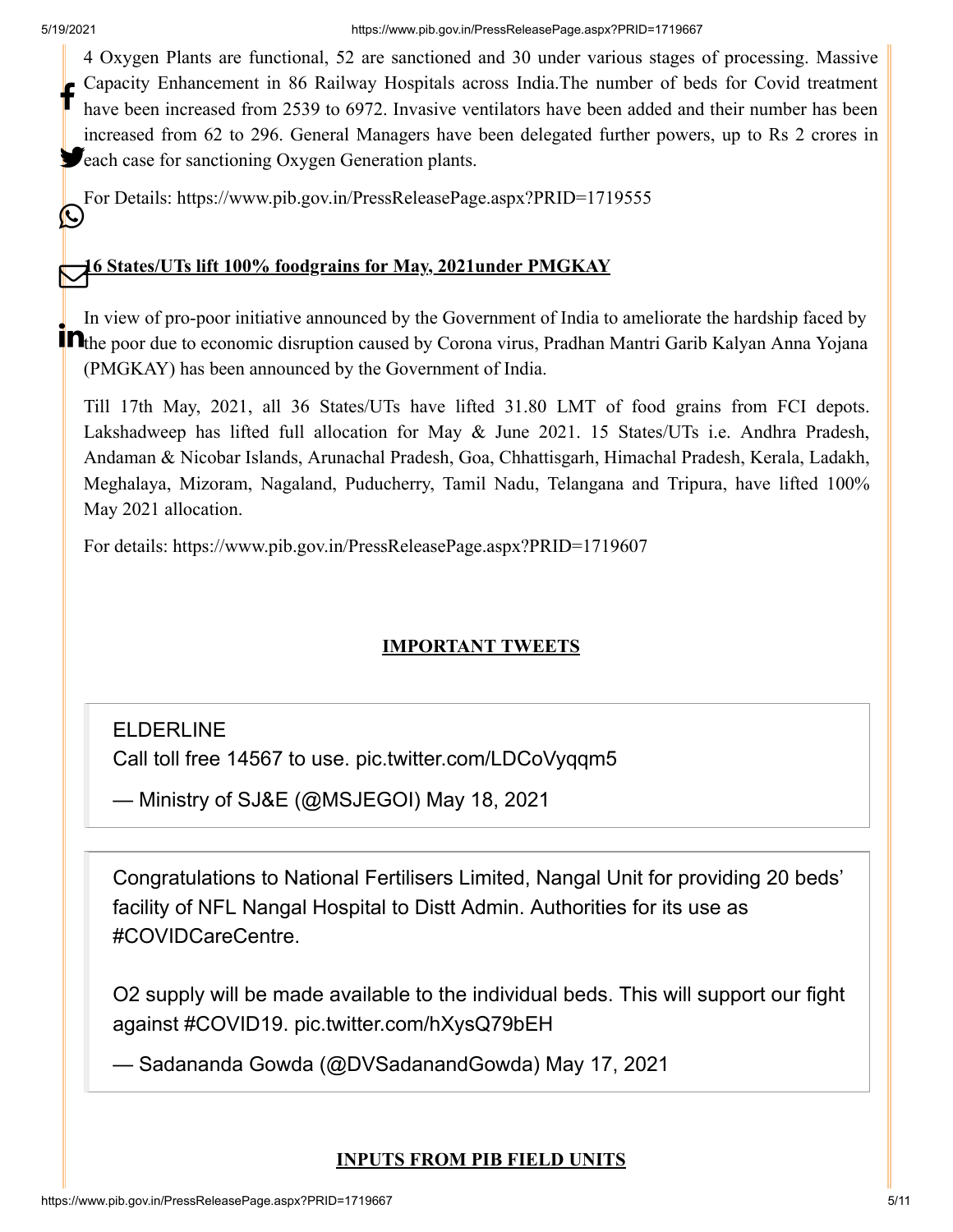**Kerala:**Triple lockdown in four districts is continuing. People are cooperating in a big way without any  $\mathbb{R}$ reports of violation. Meanwhile, continuing to register a decline in new daily infections, Kerala on Monday reported 21,402 fresh COVID-19 cases and a TPR of 24.74%. So far, a total of 85,51,229 people has taken vaccine in the state. Out of this  $65,37,617$  took first dose and  $20,13,612$  second dose.

**Tamil Nadu:** The Madras High Court on Monday sought both the Tamil Nadu government and Puducherry administration to put in place some measures for children since it is feared that they may be more vulnerable to Covid-19 in the months to come. Medical oxygen production at the Sterlite Copper plant in Thoothukudi, which was hit by technical glitch, would resume in a day or two, said Industries Minister Thangam Thennarasu. Puducherry UT reported 28 deaths and added 1,446 new coronavirus cases during the last 24 hours pushing the overall tally to 85,952. Tamil Nadu on Monday reported 33,075 new Covid19 cases and 335 related fatalities. The number of active cases remains at 2,31,596 and total number of fatalities is now 18,005 in the State. Till date 69,95,480 have been vaccinated across the State, of which 50,83,368 received first dose and 19,12,112 received second dose. Ŀ

**Karnataka:**The state reported 38,603 new cases of Covid-19, and 476 fatalities, taking the total number of infections to 22,42,065 and the toll to 22,313, on Monday. The day also saw 34,635 patients getting discharged after recovery. Bengaluru Urban accounted for 13,338 new cases. Cumulatively, there have been 16,16,092 recoveries in the state. A total of 67582 were vaccinated yesterday and the cumulative total vaccination coverage stands at 1,12,60,587. The Karnataka Government has announced the treatment for Black fungus diseases will be done free of cost. After jab, health workers found to develop good antibodies: A test to measure antibodies in the blood post-vaccination among health workers has shown a majority of them have developed good immunogenic response.

**Andhra Pradesh:** State reported 18,561 new Covid-19 cases after testing 73,749 samples with 109 deaths, while 17,334 got discharged during the last 24 hours. A total of 75,69,446 doses of Covid vaccine have been administered in the state as on yesterday, which include 53,44,541 first doses and 22,24,905 second doses. A total of 75,99,960 vaccine doses were received from the Centre, of which 62,60,400 doses are of Covishield and 3,39,560 are Covaxin. he Chief Minister during a review directed the officials to bring Black Fungus cases under Aarogyasri scheme and prepare a protocol to identify it at an early stage. Meanwhile, the State Pollution Control Board has developed a mobile app for effective management and scientific disposal of biomedical waste from Covid-19 hospitals and quarantine centres generating around 38 metric tonnes of biomedical waste per day and it has been made mandatory for all institutions to use it.

**Telangana:**CM KCR reviewed the Covid situation in the state with senior officials of the concerned departments yesterday and decided to set up oxygen plants in 48 Govt hospitals with the total capacity of 324 Metric Tonnes of Medical Oxygen. The CM instructed the officials to procure immediately medicines required for treatment of black fungus or Mucormycosis. High Court asked the State Govt to restore the Grievance Committee to address the complaints against private hospitals charging exorbitant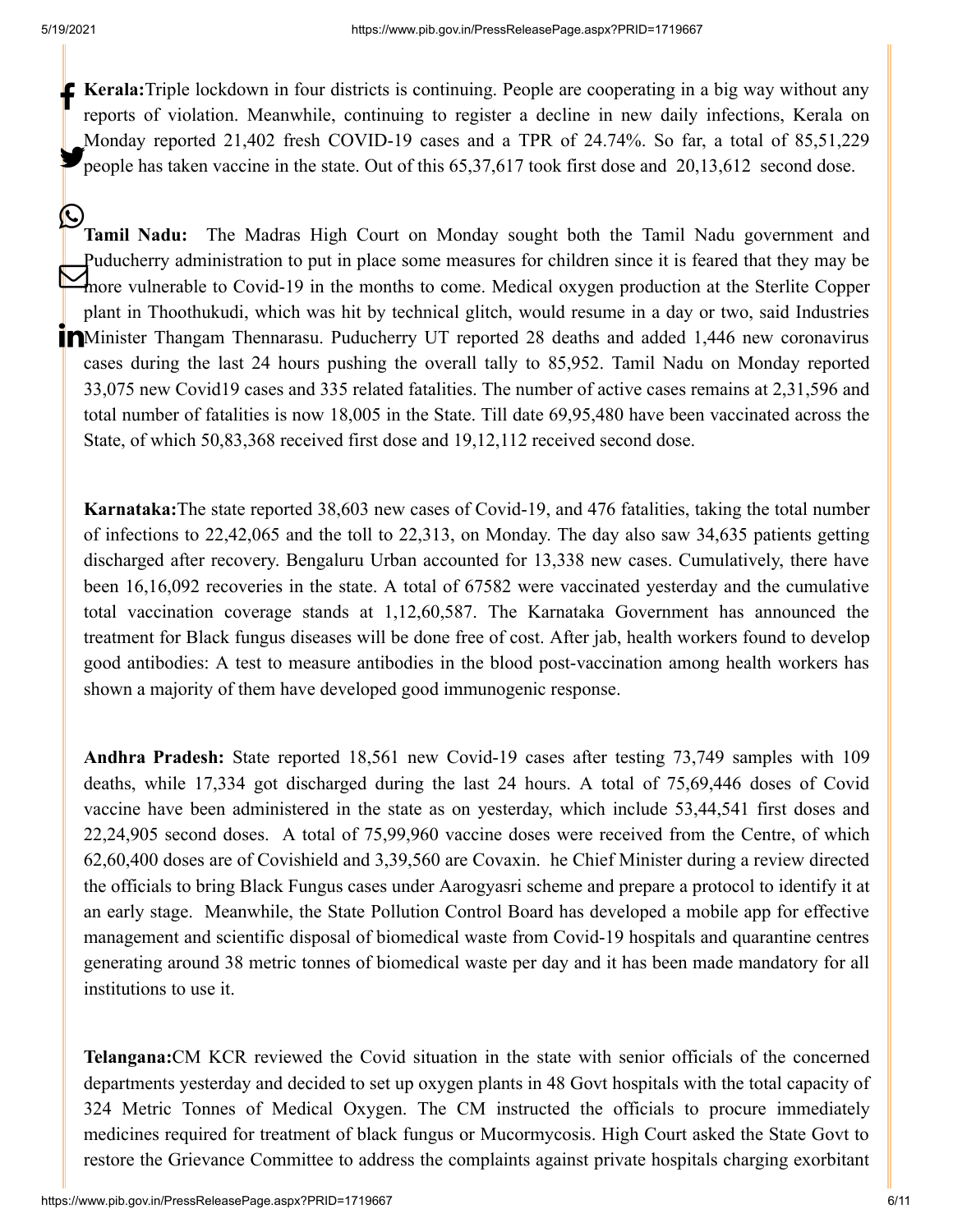#### 5/19/2021 https://www.pib.gov.in/PressReleasePage.aspx?PRID=1719667

amount for Covid treatment and also to submit its action plan on how it is going to tackle the likely third wave of Covid pandemic. Meanwhile, as many as 3,961 new Covid infections and 30 fatalities were reported yesterday taking the cumulative number of deaths in the state to 2,985 and the total number of positive cases to 5,32,784. The number of active cases in the state now stands at 49,341. The vaccination **d**rive could not take place in the state yesterday due to shortage of vaccines. f

**Assam**: Assam registered the highest single day death toll of COVID-19 on Monday when 92 people died of the virus in the state. The day also witnessed the highest number of new COVID positive cases of 6,394 in the state. The positivity rate in the State, however fell to 6.99 percent from 8.50 percent on Sunday.To curb the further spread of COVID-19, all inter district transport services and movement of people shall remain suspended for 15 days with effect from 5 am of May 21.

**Manipur:**Manipur's COVID-19 tally crossed 40000-mark with 330 new positive cases and claimed 14 more lives in the State in 24 hours.The Manipur government on Monday extended curfew till May 28 in the districts of Imphal West, Imphal East, Bishnupur, Thoubal, Kakching, Churachandpur and Ukhrul. COVID-19 vaccination for 18-44 age group also got underway in Manipur.

**Meghalaya**; Meghalaya on Monday registered 634 fresh COVID-19 cases, taking the total tally of active cases to 4,915. 16 deaths were also reported in the last 24 hours.

Principal Secretary, Health and Family Welfare, Sampath Kumar said 75% of the health workers have so far taken the jab. The department held a meeting on overcoming the hesitancy of the remaining health workers who have not been vaccinated.

**Nagaland**: Nagaland reported 273 new case of COVID-19 and seven deaths on Monday. Active cases are 4251 while tally rose to 18,349. H&FW Minister Pangnyu Phom, inaugurated state's first Pressure Swing Absorption oxygen generating plant at Naga Hospital Authority, Kohima on Monday. Nagaland began vaccination for 18-44 yrs age group. Health Minister Pangnyu Phom inaugurated the drive at the H&FW Directorate in Kohima. Vaccination for frontline workers and persons above 45 yrs also going on.

**Tripura:**In Tripura, 335 new positive cases of COVID-19 with positivity rate at 7.22%. 4 more died and 269 recovered in last 24 hours. COVID-19 curfew has started in the areas of Agartala Municipality from yesterday.

**Sikkim**: A high-level review meeting oncombating Covid-19, under the chairmanship of Chief Minister Shri Prem Singh Tamang was held at Gangtok to take stock of thepresent situation of Covid-19 in the State, especially issues regarding the availability of oxygen, transportation andprompt assistance to the patients. After a very long gap,

Sikkim reportedmore recoveries thannew cases. 70new cases of novel coronavirus were reported in the last 24 hours taking thestate's tally of confirmedCovid cases to 11,480.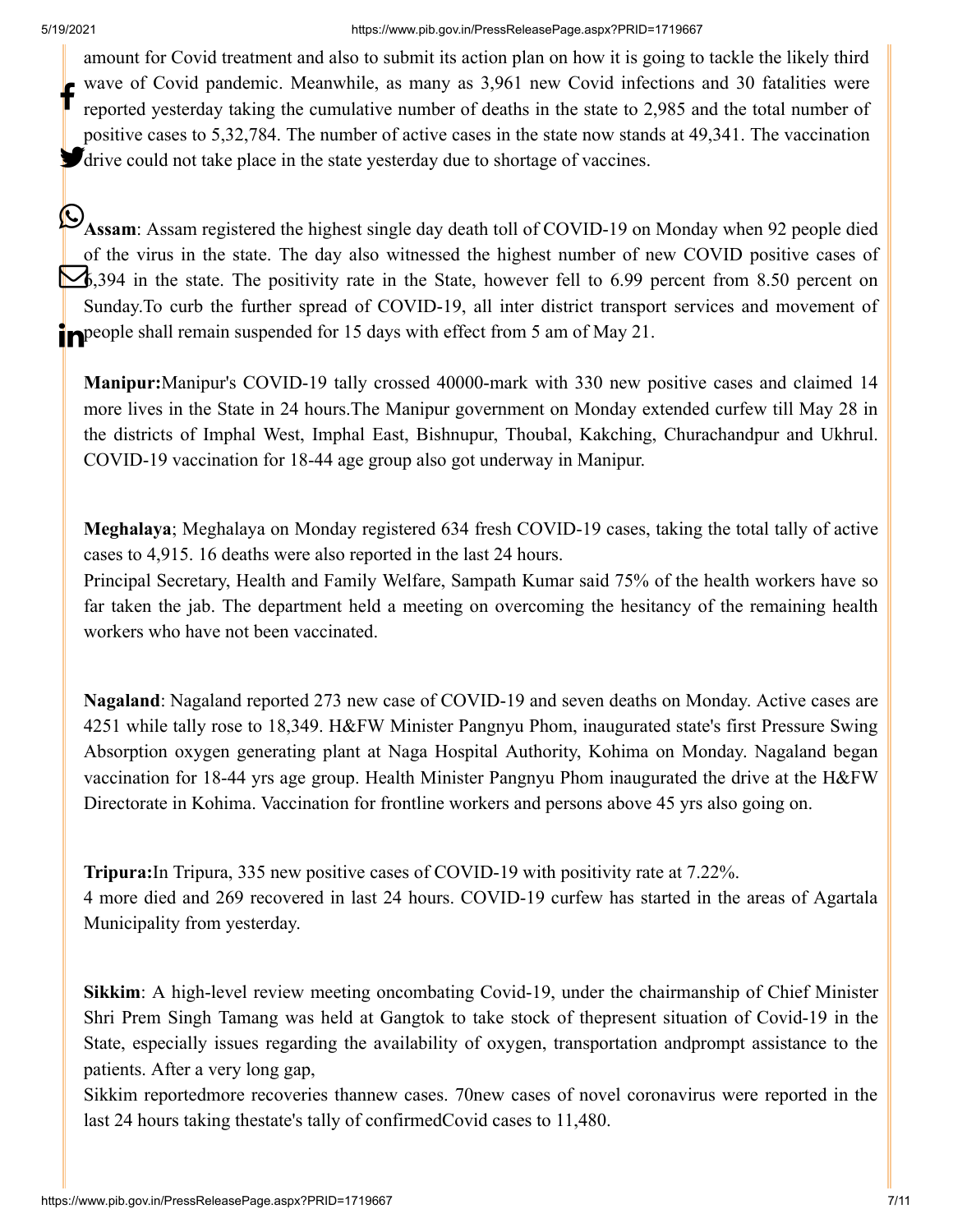**Maharashtra**: Maharashtra on Monday reported a further decline in new cases of coronavirus with 26,616 infections in a span of 24 hours. The caseload increased to 54,05,068 and the death toll reached 82,486 with 516 fresh fatalities. In the ongoing COVID-19 vaccination drive, Maharashtra crossed the 2 crore mark. f

Meanwhile, there has been a decline in the daily caseload of COVID-19 cases. Nanded district in Marathwada tops the list as there is 81 per cent drop in new cases, followed by Mumbai at 77 per cent, Thane 71 per cent, Pune 23.47 per cent, Nashik 30.47 per cent and Nagpur with 58.54 per cent. Apart from this, there has been respite from COVID in Bhandara, Nandurbar, Latur, Raigad, Jalna, Hingoli and Gondiya districts. However, despite this silver-lining, there are 18 districts including Kolhapur, Ratnagiri, Sindhudurg, Amravati, Satara and others where there has been no respite.

**T**Gujarat:The Gujarat government has announced that a partial lockdown in the state will remain for the next three days. Gujarat Chief Minister Vijay Rupani on Monday announced to maintain status quo on the existing corona curfew and other day-time restrictions effective in 36 cities of the State for three more days, up to May 20.Gujarat on Sunday reported 8,210 fresh coronavirus positive cases, taking the tally to 7,52,619. A total of 14,483 patients were discharged during the day, taking the count of recoveries so far in Gujarat to 6,38,590.

**Rajasthan:** Rajasthan recorded 157 coronavirus deaths and 11,597 cases on Monday, taking the toll to 6,394 and tally to 8.71 lakh.Jaipur reported the highest number of 39 deaths, followed by Jodhpur and Bikaner. Out of the new cases, 2,023 were reported from Jaipur, while 1,104 and 954 people tested positive in Alwar and Jodhpur respectively.

**Madhya Pradesh:** In Madhya Pradesh, the number of active COVID patients has come down to 88,983. The state reported 5,921 fresh cases and 77 deaths yesterday while 11,513 persons recovered from the infection.Both Indore and Bhopal have more than 13,000 active cases. The state government is actively making arrangements for the treatment of mucormycosis at the early stage. Madhya Pradesh government has decided to give a compensation of Rs 5 lakh and compassionate appointment to an eligible family members of those state government employees who die from corona.

**Chhattisgarh:** In Chhattisgarh, the pandemic situation is improving . The positivity rate in the state has come down to around 10 percent from 30 percent last month. More than 65 lakh people have been vaccinated against COVID-19 till now in Chhattisgarh. In the age group of 18 to 44 years, the first dose of COVID vaccine has been given to about 5 lakh people. The state government has created a separate web portal for vaccination of people of this age group, through which they can register themselves for vaccination.Along with conducting COVID tests on a large scale, medicine kits are also being made available to suspected Corona patients. So far, about 14 lakh medicine kits have been distributed to the suspected patients by the state Health Department.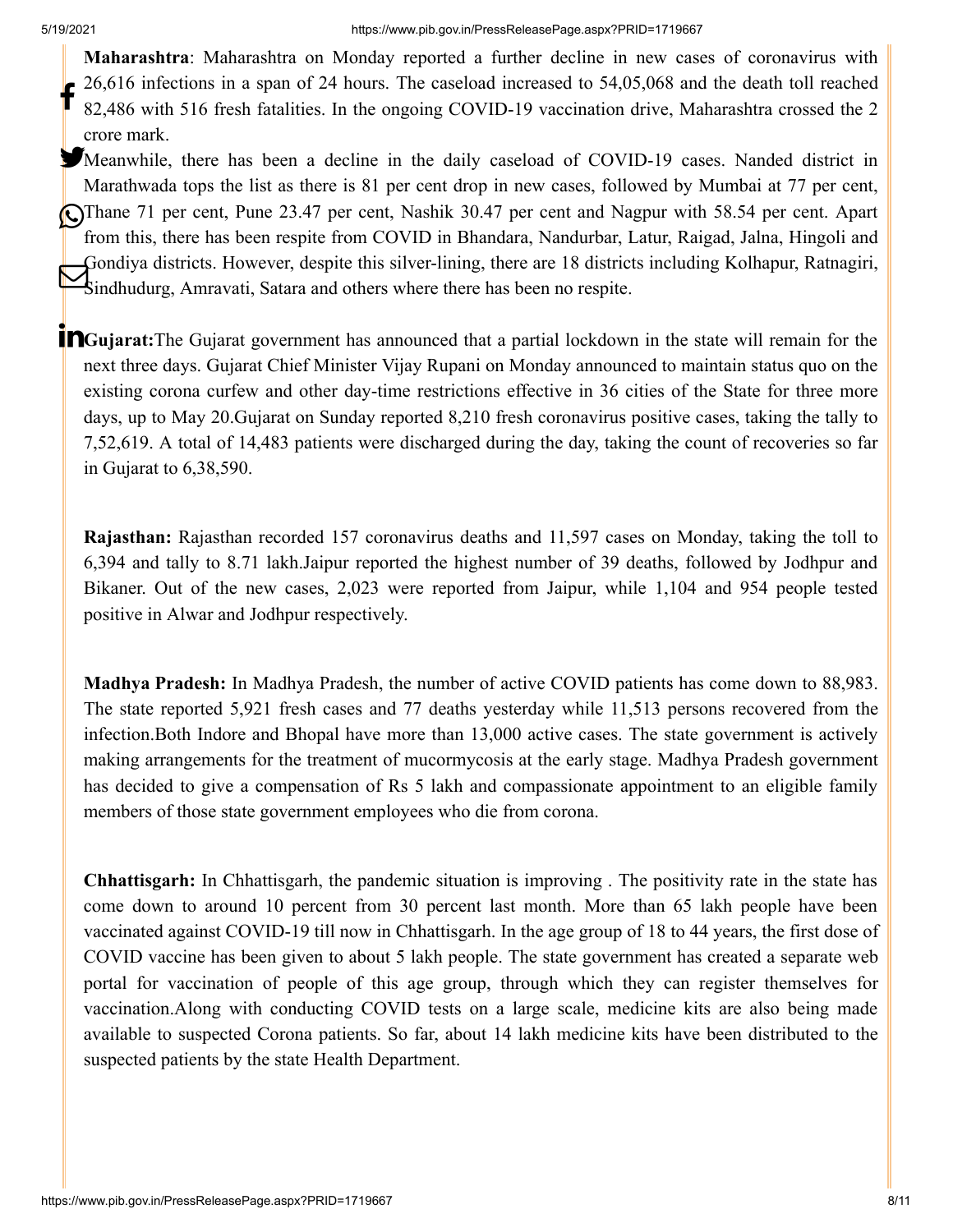**Punjab**: The total number of patients tested Positive is 504586. Number of active cases is 73616. Total Deaths reported is 12086. Total COVID-19 Vaccinated with 1st dose (Healthcare + Frontline Workers) is 829931. Total COVID-19 Vaccinated with 2nd dose (Healthcare + Frontline Workers) is 240117. Total above 45 Vaccinated with 1st dose is 2603790. Total above 45 Vaccinated with 2nd dose is 434026. f y.

**Haryana**: Total Number of Samples found positive till date is 701915. Total active COVID-19 patients **C**<br>are 83161. Number of deaths is 6799. Cumulative number of people vaccinated till date is 4953679.

**Chandigarh**: Total Lab confirmed COVID-19 cases are 55987. Total number of Active Cases is 7382. Total number of COVID-19 deaths till date is 641.  $\bm{\nabla}$ **in** 

**Himachal Pradesh**: Total number of patients tested COVID positive till date is 163786. Total number of Active Cases is 36633. Total deaths reported till date is 2369.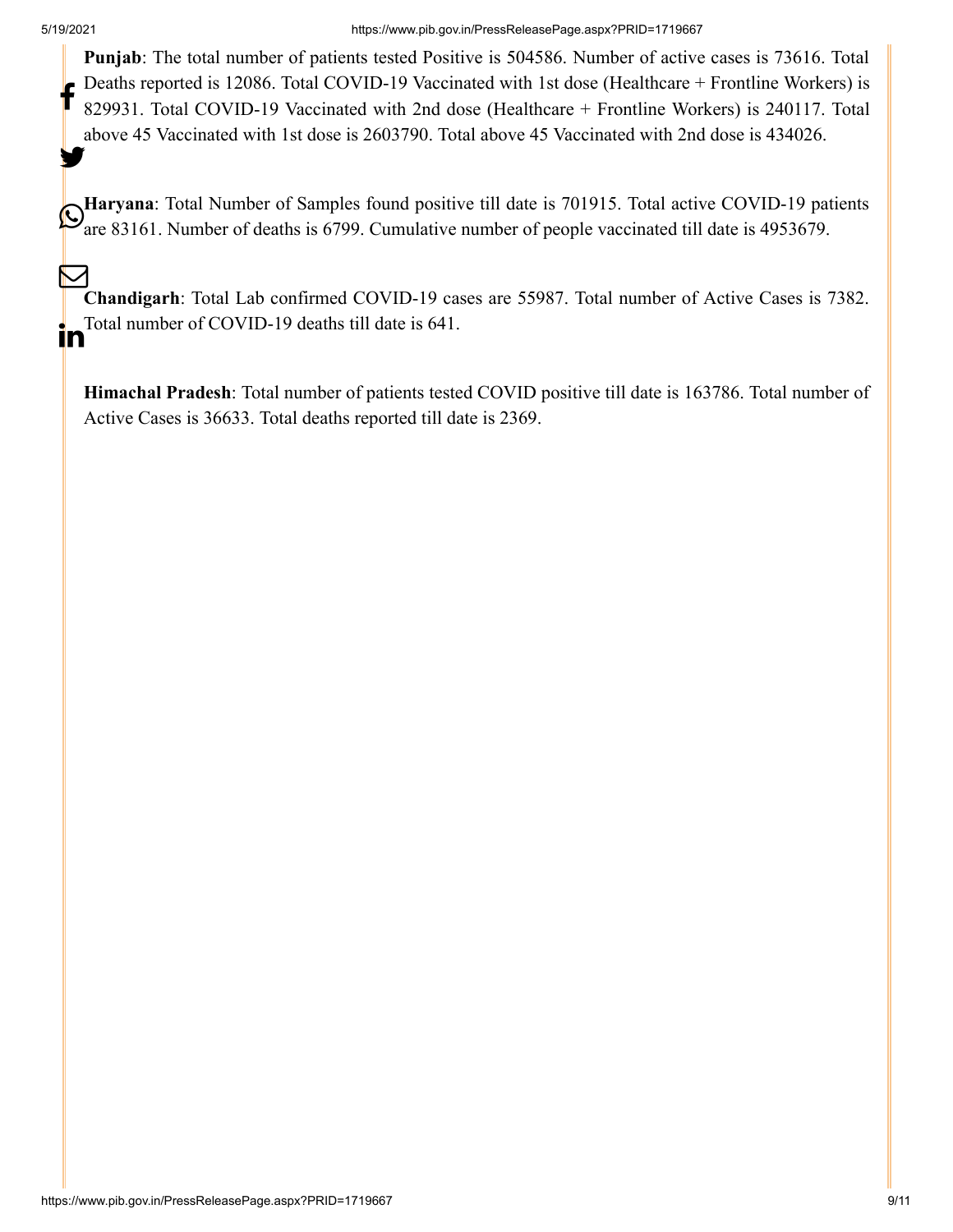



### #IndiaFightsCorona

PULSE OXIMETER

 $Sn()$ 

## **HOW TO USE PULSE OXIMETER**

1. Rest for 10-15 minutes before using the oximeter.

2. Keep your hand still on the chest, at heart level.

3. Place the device on middle or index finger.

4. Check the reading once it is stabilized.

5. If you feel healthy, check your oxygen at least twice a day.

6. If you have COVID-19 symptoms check your oxygen every 6 hours.

7. If your oxygen is below 94%, please contact your doctor.

#### **Be Vigilant About Your Health Help Us Fight COVID-19**



**O**/inbministry **O**/inbministry **O**/mib\_india C / COVIDNewsByMIB C / MIB\_India C / MIB\_Hindi **Ministry of Information** nεω and Broadcasting **ULING** Government of India **COVID-19** VACCINE #IndiaFightsCorona [As on 18<sup>th</sup> May, 2021, till 08:00 am]